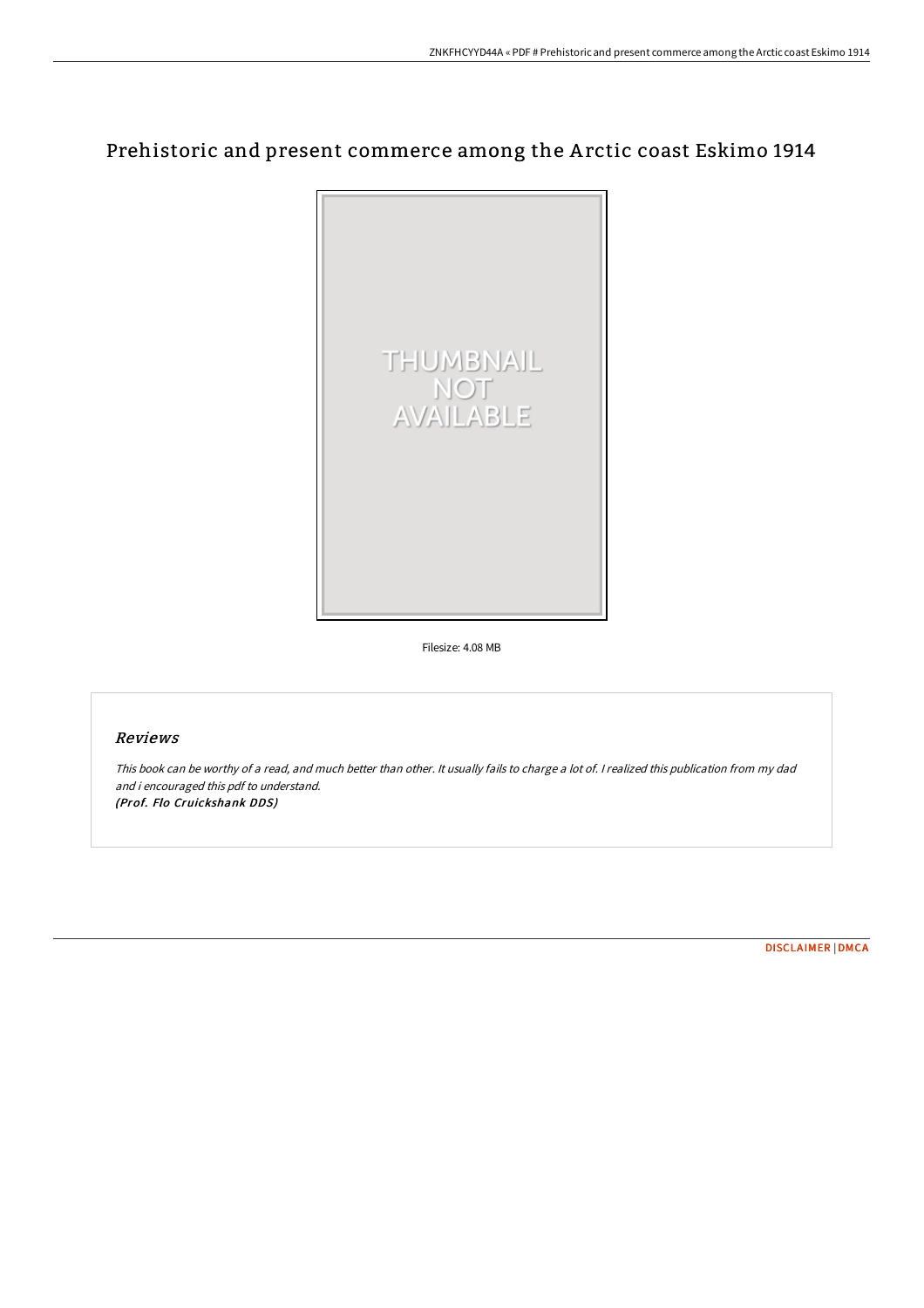## PREHISTORIC AND PRESENT COMMERCE AMONG THE ARCTIC COAST ESKIMO 1914



To download Prehistoric and present commerce among the Arctic coast Eskimo 1914 PDF, you should refer to the button listed below and save the ebook or have accessibility to additional information that are highly relevant to PREHISTORIC AND PRESENT COMMERCE AMONG THE ARCTIC COAST ESKIMO 1914 ebook.

2013. Softcover. Condition: New. 35 Lang: - English, Pages 35, Print on Demand. Reprinted in 2013 with the help of original edition published long back [1914].This book is Printed in black & white, sewing binding for longer life with Matt laminated multi-Colour Soft Cover, Printed on high quality Paper, re-sized as per Current standards, professionally processed without changing its contents. As these are old books, we processed each page manually and make them readable but in some cases some pages which are blur or missing or black spots. If it is multi volume set, then it is only single volume. We expect that you will understand our compulsion in these books. We found this book important for the readers who want to know more about our old treasure so we brought it back to the shelves. (Any type of Customisation is possible). Hope you will like it and give your comments and suggestions. Language: English.

⊕ Read [Prehistoric](http://albedo.media/prehistoric-and-present-commerce-among-the-arcti.html) and present commerce among the Arctic coast Eskimo 1914 Online A Download PDF [Prehistoric](http://albedo.media/prehistoric-and-present-commerce-among-the-arcti.html) and present commerce among the Arctic coast Eskimo 1914